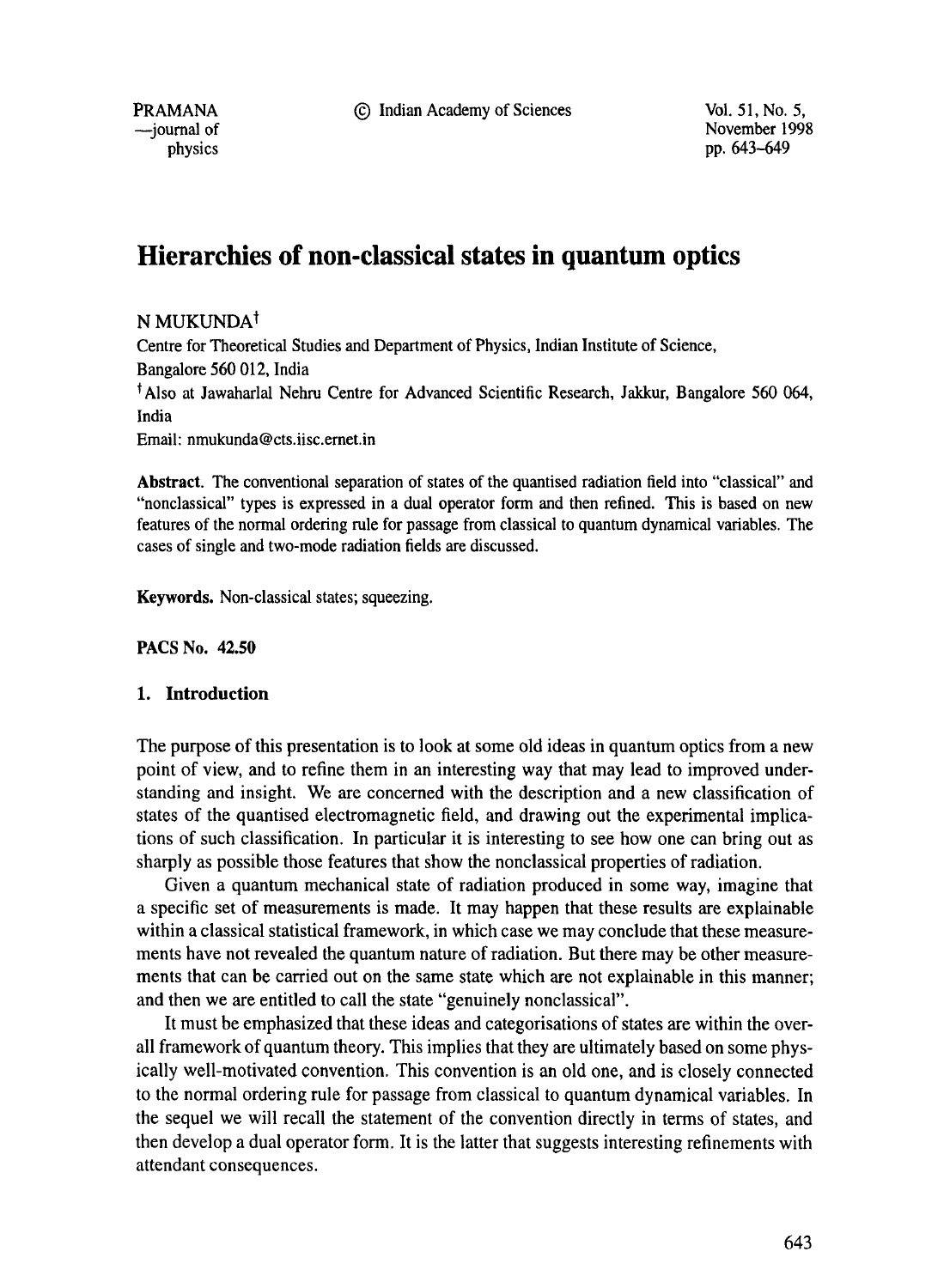### *N Mukunda*

## **2. Single mode radiation field states**

We consider to begin with a single mode quantized radiation field. The photon creation and annihilation operators  $\hat{a}^{\dagger}$ ,  $\hat{a}$  obey the canonical commutation relation

$$
[\hat{a}, \hat{a}^{\dagger}] = 1 \tag{1}
$$

Now the diagonal coherent state representation theorem [1] states that any density matrix  $\hat{\rho}$  for this system can always be expanded in terms of projections onto the coherent states:

$$
\hat{\rho} = \int \frac{d^2 z}{\pi} \phi(z) |z\rangle\langle z| \tag{2}
$$

Here  $\phi(z)$  is a real weight function which represents  $\hat{\rho}$ , and the coherent states are normalised eigenstates of  $\hat{a}$  defined in the usual manner:

$$
|z\rangle = e^{-\frac{1}{2}|z|^2} \sum_{n=0} \frac{z^n}{\sqrt{n!}} |n\rangle, \quad \hat{a}|z\rangle = z|z\rangle, \qquad z \in \mathcal{C}.
$$
 (3)

The object  $\phi(z)$  is in general a distribution, and the extent to which it can be singular can be precisely characterized [2]. If we switch to the real and imaginary parts of  $z$  by  $z = (x + iy)/\sqrt{2}$  and then to their Fourier conjugates  $\sigma$  and  $\tau$ , we have the statement:

Fourier transform of 
$$
\phi(z) = e^{(\sigma^2 + \tau^2)/4} \times
$$
  
(square integrable function of  $\sigma$  and  $\tau$ ) (4)

We will see examples later where this degree of singularity is indeed present.

The conventional distinction between "classical" and "nonclassical"  $\hat{\rho}$  is stated in terms of  $\phi(z)$  [3]:

$$
\hat{\rho} \text{ "classical"} \Leftrightarrow \phi(z) \ge 0, \text{ not more singular than a delta function;}
$$
\n
$$
\hat{\rho} \text{ "nonclassical"} \Leftrightarrow \phi(z) \ge 0, \text{ possibly more singular than a delta function.}
$$
\n(5)

The motivation, as is well known, is that if  $\hat{\rho}$  is "classical" in this sense, then all the *normal ordered correlation functions* can be reproduced by a suitable *classical statistical ensemble.*  This as emphasized earlier is a convention but a reasonable one.

For  $\hat{\rho}$  to be "classical", an infinite hierarchy of independent inequalities have to be obeyed; failure of any one of them is evidence of  $\hat{\rho}$  being "nonclassical". To establish that one has a "classical" state – short of knowing  $\phi(z)$  explicitly, which can be quite difficult **-** is therefore quite hard. Some of the familiar independent consequences of being "classical" are the quadrature fluctuation conditions  $\Delta q \ge \frac{1}{\sqrt{2}}$ ,  $\Delta p \ge \frac{1}{\sqrt{2}}$ ; the superpoissonian condition  $(\Delta N)^2 > \langle N \rangle$  on the photon number distribution; the recently discovered local conditions on the photon number probabilities; etc. [4] On the other hand, by any reasonable method of counting, the vast majority of quantum states  $\hat{\rho}$  are "nonclassical" - but they are quite hard to produce.

#### **3. A dual operator approach for classification of states**

Now we present a formulation of the distinction (5) in an operator form, based on properties

*Pramana - J. Phys.,* **Vol. 51, No. 5, November 1998 Special issue on "Proceedings of the WFQT"** 

644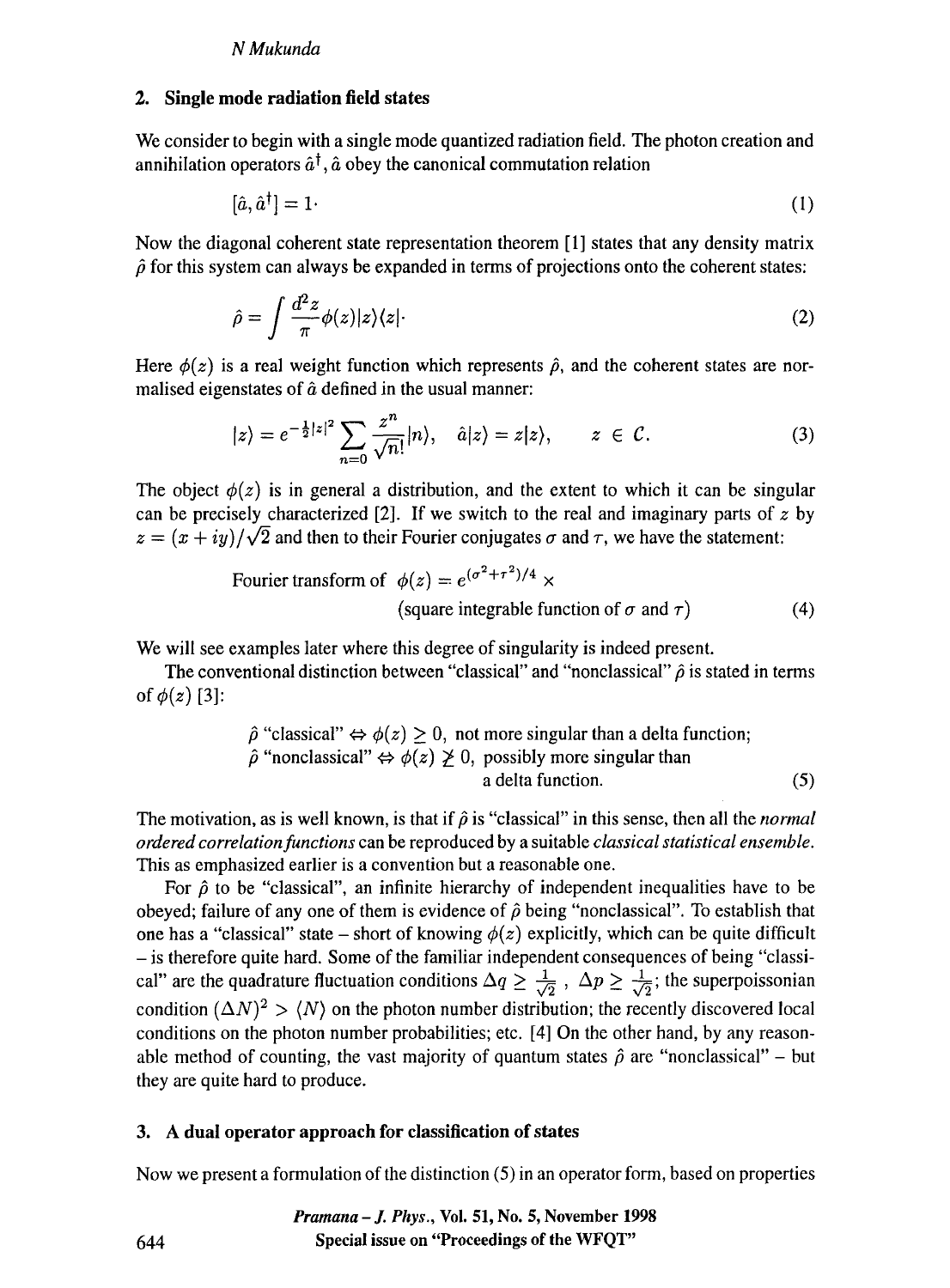## *Hierarchies of non-classical states in quantum optics*

of the normal ordering rule. Within quantum mechanics, as is well known, any operator  $\hat{F}$ is uniquely determined by its diagonal coherent state matrix elements  $\langle z|\hat{F}|z\rangle$ , and moreover hermiticity of the former corresponds precisely to reality of the latter. Now the normal ordering rule of correspondence begins with any classical function  $f(z^*, z)$ , replaces z by  $\hat{a}$  and  $z^*$  by  $\hat{a}^{\dagger}$ , and by placing every factor  $\hat{a}^{\dagger}$  to the left of every factor  $\hat{a}$  arrives at a uniquely determined quantum mechanical operator  $\hat{F}_N$ :

$$
f(z^*, z) \to \hat{F}_N = f(\hat{a}^\dagger \text{ to left}, \hat{a} \text{ to right}),
$$
  

$$
\langle z | \hat{F}_N | z \rangle = f(z^*, z).
$$
 (6)

So in any state  $\hat{\rho}$  for the expectation value of  $\hat{F}_N$  we have

$$
\langle \hat{F}_N \rangle = \text{Tr} \left( \hat{\rho} \hat{F}_N \right) = \int \frac{d^2 z}{\pi} \phi(z) f(z^*, z). \tag{7}
$$

The correspondence  $f \leftrightarrow \hat{F}_N$  is clearly linear, and as stated earlier reality goes over into hermiticity. But the key point for our purposes is that positivity is not preserved in the passage from classical f to quantum  $\hat{F}_N$ :

$$
\begin{aligned}\n\ddot{F}_N \ge 0 &\Rightarrow f \ge 0, \\
f \ge 0 &\Rightarrow \dot{F}_N \ge 0\n\end{aligned} \tag{8}
$$

Elementary examples showing this are the following:

$$
f = (z^* + z)^2 \leftrightarrow \hat{F}_n = (\hat{a}^\dagger + \hat{a})^2 - 1,
$$
  
\n
$$
f = (z^* + z)^4 \leftrightarrow \hat{F}_N ((\hat{a}^\dagger + \hat{a})^2 - 3)^2 - 6,
$$
  
\n
$$
f = e^{-z^*z} \sum_{n=0}^{\infty} \frac{C_n}{n!} z^{*n} z^n \leftrightarrow \hat{F}_N = \sum_{n=0}^{\infty} C_n |n\rangle \langle n|.
$$
 (9)

In the last case we can easily construct examples where  $f$  is nonnegative even though some coefficients  $C_n$  are negative. This means that (when the normal ordering rule is used) every positive operator  $\hat{F}_N$  definitely arises from a positive classical function f, but some positive classical functions f do lead to indefinite  $\hat{F}_N$ : we may refer to this as "quantum negativity" permitted by the normal ordering rule – so in a state  $\hat{\rho}$ , the  $\hat{F}_N$  corresponding to some classical nonnegative  $f(z^*, z)$  may well have a negative expectation value. Combining eqs (5,7) we now see: a state  $\hat{\rho}$  is "classical" if this permitted quantum negativity never shows up in expectation values, "nonclassical" if it does. This dual statement is exactly the same in content as the conventional statement (5), but now the focus is on expectation values of observables and not on  $\phi(z)$ .

Purely for purposes of comparison, we describe how positivity behaves in two other familiar rules of correspondence. With the antinormal ordering rule [5], we have

$$
f(z^*, z) \to \hat{F}_A = f(\hat{a}^\dagger \text{ to right}, \hat{a} \text{ to left}),
$$
  

$$
f \ge 0 \Rightarrow \hat{F}_A = \int \frac{d^2 z}{\pi} f(z^*, z) |z\rangle\langle z| \ge 0,
$$
  

$$
\hat{F}_A \ge 0 \nRightarrow f \ge 0.
$$
 (10)

*Pramana - J. Phys.,* Vol. 51, No. 5, November 1998 **Special issue on "Proceedings of the** WFQT" 645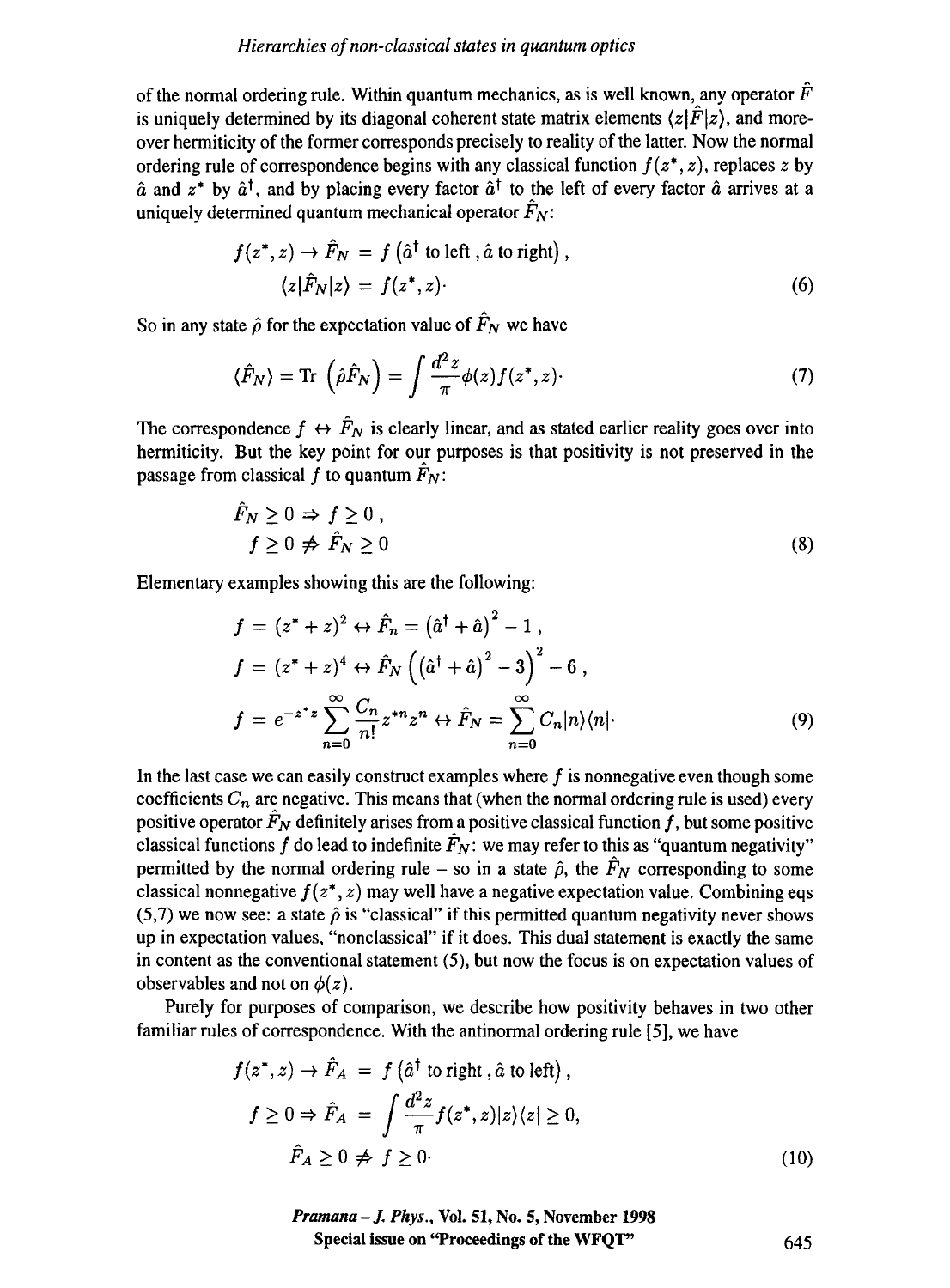#### *N Mukunda*

In the Weyl rule of correspondence [6], which in an algebraic sense is midway between the above two rules, positivity fails in both directions:

$$
f(z^*, z) \to \hat{F}_W = f\left(\frac{\hat{q} - i\hat{p}}{\sqrt{2}}, \frac{\hat{q} + i\hat{p}}{\sqrt{2}}\right)\Big|_{\text{symmetrized in } \hat{q} \text{ and } \hat{p}};
$$
  

$$
f = \delta^{(2)}(z) \to \hat{F}_W = \text{parity operator},
$$
  

$$
\hat{F}_W = |1\rangle\langle 1| \to f(q, p) = \frac{2}{\pi} \left(q^2 + p^2 - \frac{1}{2}\right) e^{-q^2 - p^2}.
$$
 (11)

(For the Weyl rule, the hermitian quadrature components  $\hat{q}$ ,  $\hat{p}$  are the natural variables).

# **4. A refinement of the classification scheme**

Now we return to the normal ordering rule characterised by eqs (7,8), and motivate a refinement of the distinction between "classical" and "nonclassical"  $\hat{\rho}$ . Suppose we limit the class of operators  $\hat{F}$  (we omit hereafter the subscript N) being measured in some well-defined way. Specifically, consider all classical  $f(z^*, z)$  which are phase invariant:

$$
f\left(z^*e^{-i\alpha}, z\ e^{i\alpha}\right) = f(z^*, z). \tag{12}
$$

A complete independent basis for such f, and the corresponding  $\hat{F}$ 's, is given by

$$
f_n(z^*, z) = e^{-z^*z} \frac{z^{*n} z^n}{n!} \Longleftrightarrow \hat{F}^{(n)} = |n\rangle\langle n| \tag{13}
$$

For expectation values of these  $\hat{F}^{(n)}$  all the information contained in  $\phi(z)$  is not needed as an angular average will suffice:

$$
\langle \hat{F}^{(n)} \rangle = \langle n | \hat{\rho} | n \rangle = \int_{0}^{\infty} dI \cdot P(I) \cdot e^{-I} \cdot I^{n} / n!,
$$

$$
P(I) = \int_{0}^{2\pi} \frac{d\theta}{2\pi} \phi \left( I^{1/2} e^{i\theta} \right).
$$
(14)

In general, of course,  $P(I)$  is also a distribution which can be characterized in quite precise terms. This can be indicated in terms of the Fourier Bessel integral theorem for square integrable functions on the positive real line [7]:

$$
f(I) = \int_{0}^{\infty} dK \cdot g(K) J_0(2\sqrt{IK}) \Leftrightarrow
$$
  

$$
g(K) = \int_{0}^{\infty} dI \cdot f(I) J_0(2\sqrt{KI}), \quad \int_{0}^{\infty} dI \cdot |f(I)|^2 = \int_{0}^{\infty} dK |g(K)|^2 \qquad (15)
$$

*Pramana - J. Phys.,* Vol. 51, No. 5, November 1998 **Special issue on "Proceedings of the WFQT"** 

646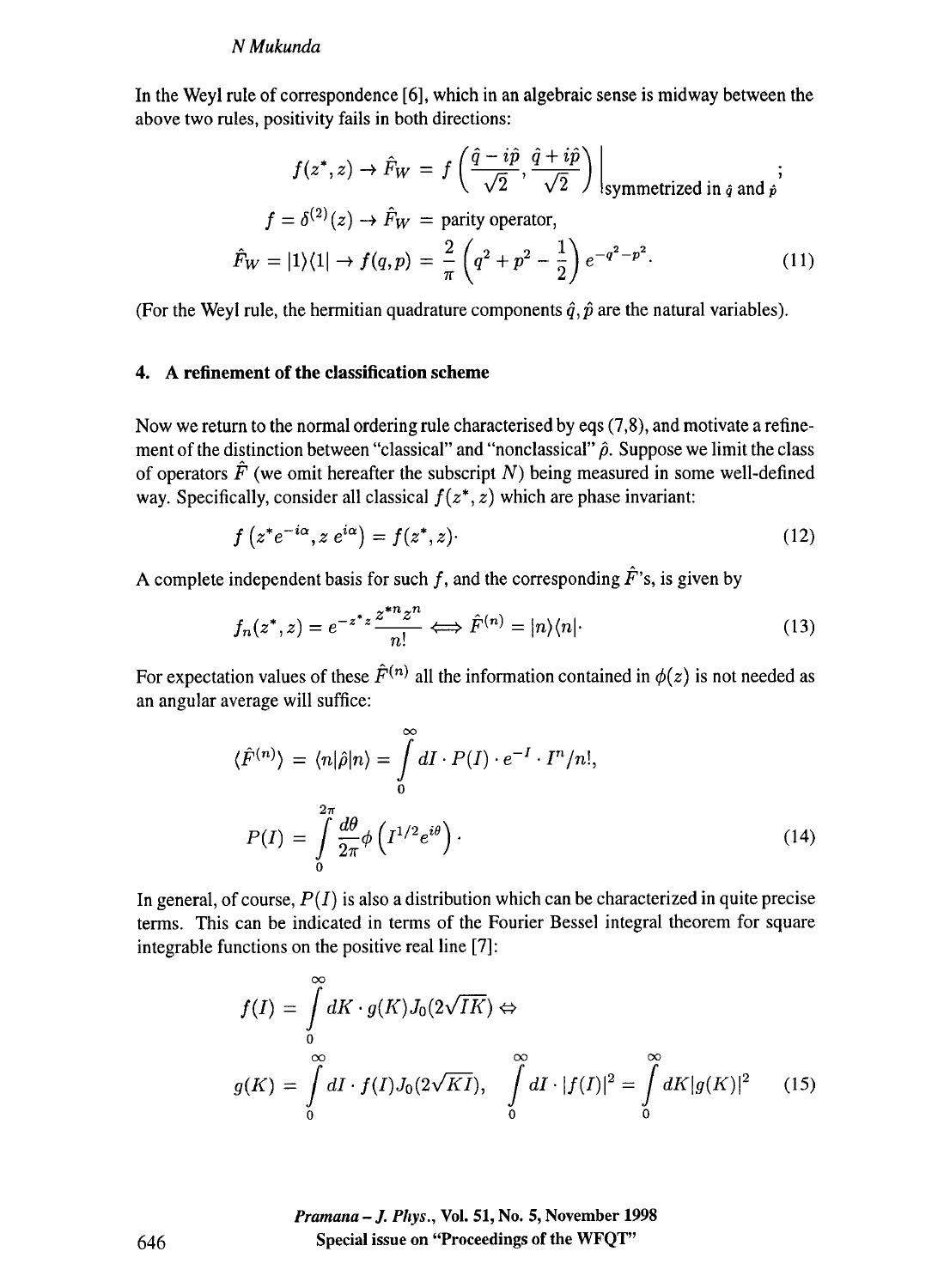Then the consequence of eq. (4) for  $\phi(z)$  reads as follows for  $P(I)$ :

$$
P(I) = \text{Fourier Bessel transform of } e^{K/2} \times
$$
  
(square integrable function of *K*) (16)

The situation is marginally better than for  $\phi(z)$  as only the angular average of the latter is involved. Now while positivity of  $\phi(z)$  implies that of  $P(I)$ , the converse does not hold. This motivates the introduction of a three fold classification, a refinement of (5):

$$
\hat{\rho} \text{ "classical" } \Leftrightarrow \phi(z) \ge 0, P(I) \ge 0,
$$
  

$$
\hat{\rho} \text{ "weakly nonclassical" } \Leftrightarrow \phi(z) \ngeq 0, P(I) \ge 0,
$$
  

$$
\hat{\rho} \text{ "strongly nonclassical" } \Leftrightarrow \phi(z) \ngeq 0, P(I) \ngeq 0
$$
 (17)

In comparing eqs  $(5)$  and  $(16)$ , we see that the "classical" case remains unchanged. However the previous "nonclassical" is split up into the "weakly nonclassical", in which all phase insensitive measurements seem classical, while some phase sensitive ones reveal nonclassicality; and the "strongly nonclassical" where even some phase insensitive measurements show up "quantum negativity".

The motivation is always the question: does the "quantum negativity" permitted by normal ordering show up in expectation values or not? And the answer, naturally, depends on the class of measurements contemplated.

An instructive example of a system which causes a transition from the "classical" to the "weakly nonclassical" regime is given by the Kerr Hamiltonian,

$$
H_{\text{Kerr}} = \alpha \hat{a}^{\dagger} \hat{a} + \beta \left( \hat{a}^{\dagger} \hat{a} \right)^2 \tag{18}
$$

which conserves photon number. We start with a coherent state  $|z_0\rangle$  which has  $\phi(z)$  =  $\delta^{(2)}(z-z_0)$ ,  $P(I) = \delta(I - |z_0|^2)$  and so is "classical". Evolution under the Hamiltonian (18) conserves photon number probabilities and so  $P(I)$  as well. However  $\phi(z)$  goes into the weakly nonclassical regime as the following arguments show. For any state, positivity of  $\phi(z)$  trivially implies that of the associated Wigner function  $W(q, p)$ . For a pure state, Hudson's Theorem [8] shows that a positive Wigner function implies that both *W(q,p)* and the wave function  $\psi(q)$  are Gaussian. Now the initial coherent state  $|z_0\rangle$  has a Gaussian  $\psi_0(q)$ , but this Gaussian nature is destroyed by evolution under  $H_{\text{Kerr}}$ . Since however the state remains pure, we conclude that  $W(q, p)$  cannot be positive, hence  $\phi(z)$  has lost its positivity as well.

Another useful example of seeing how our classification works uses the family of states with Gaussian Wigner distributions [9]. Here analytic results can be presented. We limit ourselves to centred Gaussians separable in the quadrature variables  $q$  and  $p$ . These form a two-parameter family, the parameters being the spreads in  $q$  and  $p$ .

$$
W(q, p) = \frac{1}{2\pi\alpha\beta} \exp\left(-\frac{q^2}{2\alpha^2} - \frac{p^2}{2\beta^2}\right),
$$
  
 
$$
\alpha = \Delta q, \ \beta = \Delta p; \quad \alpha \ \beta \ge 1/2
$$
 (19)

The inequality on the product  $\alpha\beta$  is the uncertainty principle; for nonsqueezed states we have individually  $\alpha, \beta > \frac{1}{\sqrt{2}}$ , while if one of them is less than  $\frac{1}{\sqrt{2}}$  we have squeezing.

> *Pramana -J. Phys.,* **Vol. 51, No. 5, November 1998 Special issue on "Proceedings of the WFQT"** 647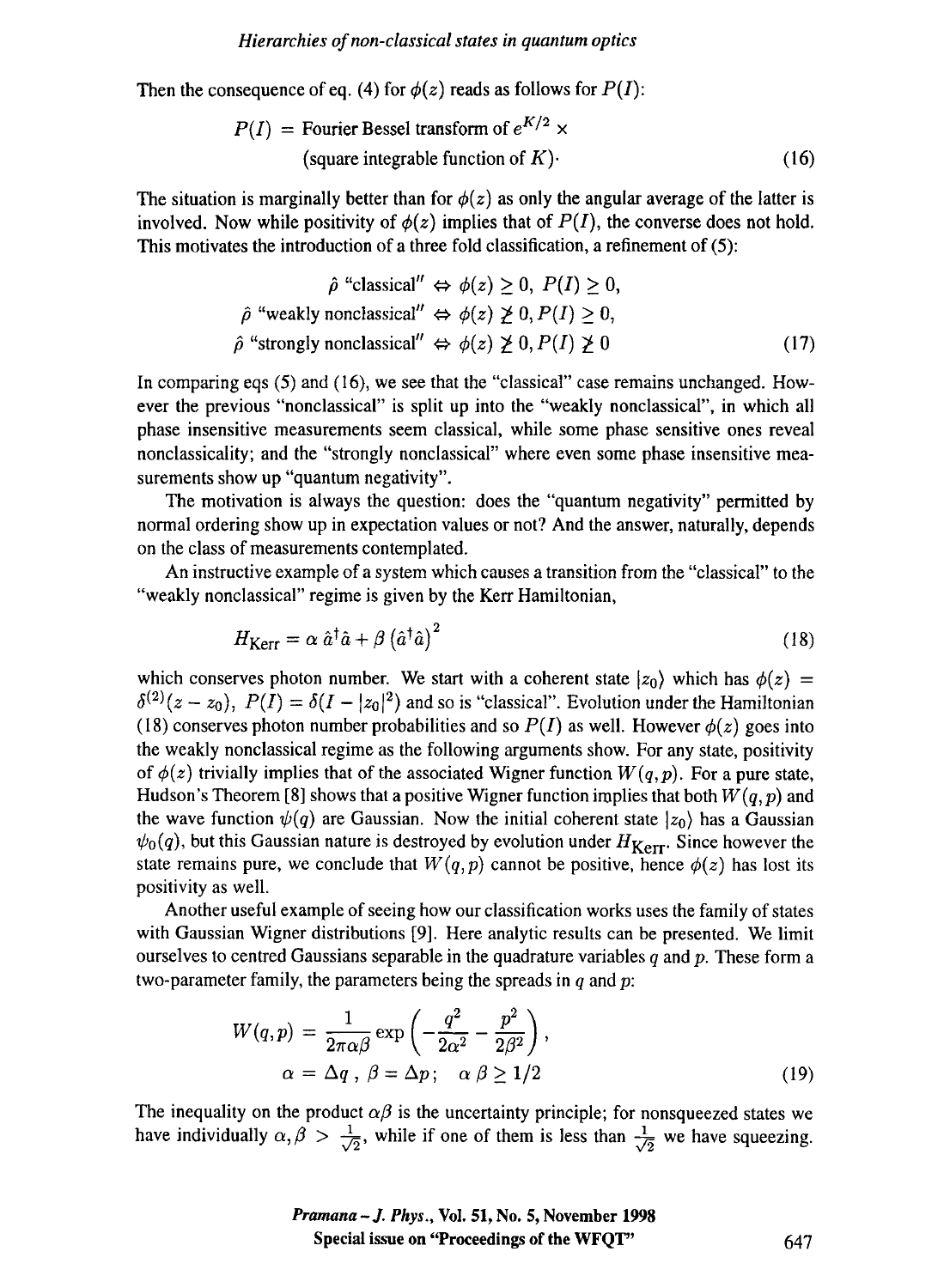#### *N Mukunda*

Purely formally in the spirit of eq. (4) we have:

$$
\phi(z) = \int \int \frac{d\sigma d\tau}{2\pi} e^{i(\sigma x - \tau y)} e^{-\frac{1}{4}(2\alpha^2 - 1)\sigma^2 - \frac{1}{4}(2\beta^2 - 1)\tau^2},
$$
  
\n
$$
z = (x + iy) / \sqrt{2}.
$$
\n(20)

In the nonsqueezed case,  $\alpha$ ,  $\beta > 1/\sqrt{2}$ ,  $\phi(z)$  exists as a finite nonnegative function,

$$
\phi(z) = 2[(2\alpha^2 - 1)(2\beta^2 - 1)]^{-1/2}
$$
  
 
$$
\times \exp\left(-\frac{x^2}{2\alpha^2 - 1} - \frac{y^2}{2\beta^2 - 1}\right), \alpha, \beta > 1/\sqrt{2}
$$
 (21)

and one has  $P(I) > 0$  as well. So in our classification the state is "classical". However the moment one of  $\alpha$  and  $\beta$  dips below  $1/\sqrt{2}$  and the state is squeezed, we see that the Fourier transform of  $\phi(z)$  is an exploding Gaussian in one variable, so it is a distribution of the kind allowed by eq. (4). A detailed study shows that  $P(I)$  also becomes a distribution, so with the onset of squeezing we have a sudden jump from the "classical" to the "strongly nonclassical" case, completely omitting the "weakly nonclassical" option.

## **5. Generalisation to the two-mode case**

Finally we indicate briefly the generalisation of these ideas to the two-mode case. Here naturally there is a richer classification. The diagonal representation involves an object  $\phi(z_1, z_2)$  dependent on two complex variables. Depending on the class of observables being measured, the amount of information needed varies. We have this situation:

| To measure                                                             | Need                                                                                                                  |
|------------------------------------------------------------------------|-----------------------------------------------------------------------------------------------------------------------|
| All operators                                                          | $\phi(z_1, z_2)$                                                                                                      |
| Operators conserving total photon                                      | $\mathcal{P}(I_1,I_2,\theta) =$                                                                                       |
| number $\hat{a}_1^{\dagger} \hat{a}_1 + \hat{a}_2^{\dagger} \hat{a}_2$ | $\int\limits^{2\pi}_0{\frac{d\theta_1}{2\pi}\phi\left(I_1^{1/2}e^{i\theta_1},I_2^{1/2}e^{i(\theta_1+\theta)}\right)}$ |

Operators conserving individual photon

numbers 
$$
\hat{a}_1^{\dagger} \hat{a}_1
$$
 and  $\hat{a}_2^{\dagger} \hat{a}_2$   $P(I_1, I_2) = \int_0^{\infty} \frac{d\theta}{2\pi} \mathcal{P}(I_1, I_2, \theta)$ 

 $2\pi$ 

This motivates a four-fold classification of states as follows:

|                                               | P           |  |
|-----------------------------------------------|-------------|--|
| Classical                                     | > 0 > 0 > 0 |  |
| Weakly nonclassical I $\geq 0$ $\geq 0$ $> 0$ |             |  |
| Weakly nonclassical II $\geq 0$ $\geq 0$      |             |  |
| Strongly nonclassical $\geq 0 \geq 0 \geq 0$  |             |  |

These are exhaustive and mutually exclusive  $-$  as one goes down the table, the states become progressively more nonclassical as more and more operators are available to show

> *Pramana -J. Phys.,* **Vol. 51, No. 5, November 1998 Special issue on "Proceedings of the WFQT"**